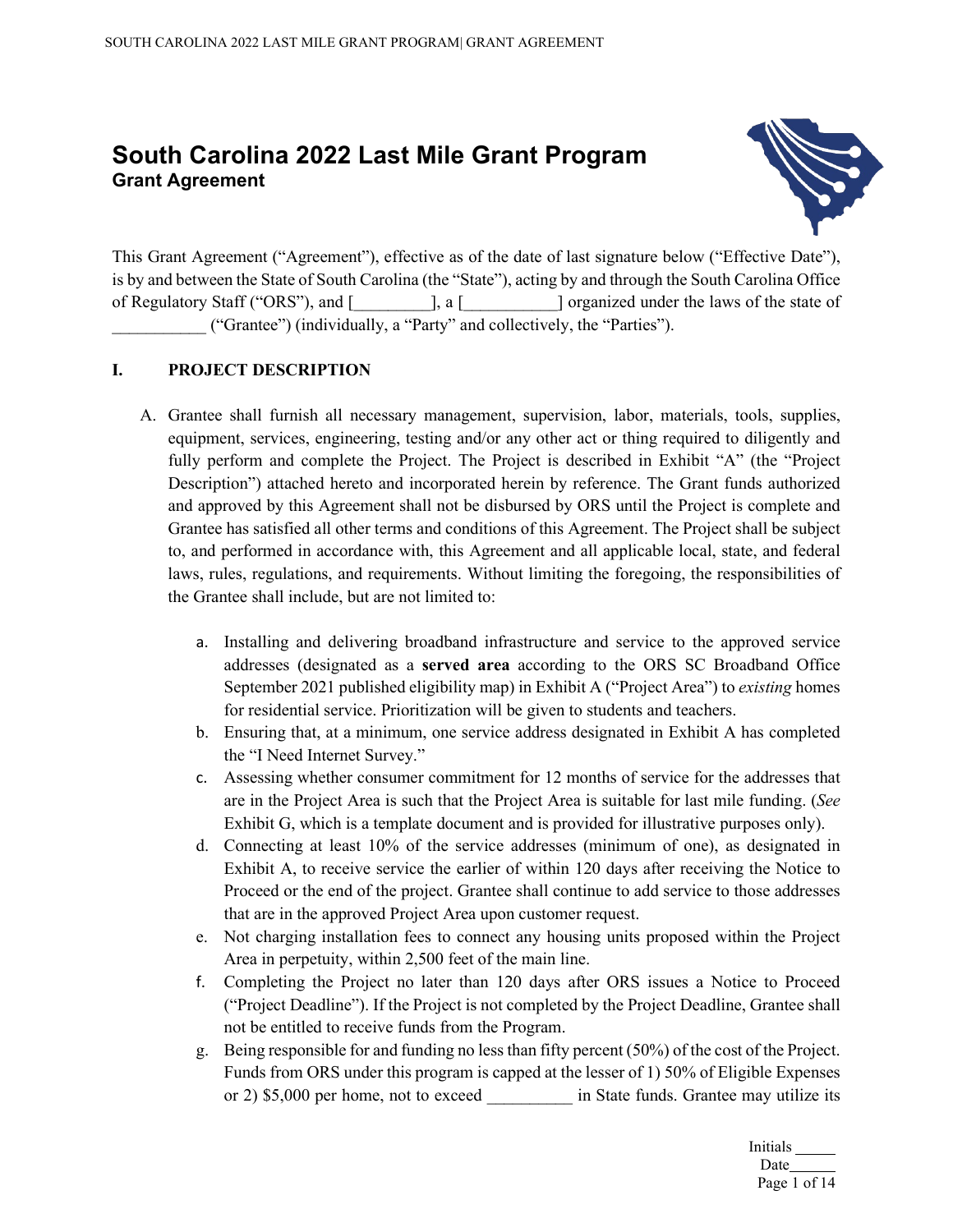own funds, funds from the consumer who will benefit from the Program, or any other sources of funding available to Grantee. Grantee must participate in the Affordable Connectivity Program ("ACP").

- h. Complying with all local, state, or federal laws, codes, and regulations applicable to the Project.
- i. Providing reliable service that delivers broadband service that meets or exceeds standards as defined as 25/3 megabits per second ("mpbs") download/upload speeds.
- B. The following documents are incorporated into and made part of this Agreement by reference:
	- a. Project Description (Exhibit A);
	- b. Eligible Grant Purposes (Exhibit B);
	- c. Notice to Proceed (Exhibit C);
	- d. Affidavit of Completion and Eligible Expenses (Exhibit D);
	- e. South Carolina Last Mile Application (Exhibit E);
	- f. Last Mile Grant Program Timeline (Exhibit F); and
	- g. Last Mile Grant Program Pre-Subscription Form Template (Exhibit G).

# **II. GRANT**

- A. Grant Amount. In consideration of the various obligations to be undertaken by Grantee pursuant to this Agreement, ORS awards Grantee with Program funds in an amount equal to the lesser of (1) 50% of the Eligible Expenses related to the Project described in Exhibit "A" (the "Grant") or (2) \$5,000 per home. The term "Eligible Expenses" shall have the meaning defined in Exhibit B to this Agreement. Grantee agrees to use the Grant for Eligible Expenses related to the Project described in Exhibit A and only in the approved Project Area.
- B. Disbursement of the Grant. ORS will disburse Grant funds to Grantee and subject to completion of Exhibit D.
	- a. Upon completion of the Project, Grantee shall submit an "Affidavit of Completion and Eligible Expenses" (Exhibit D), along with an invoice on Grantee letterhead signed and certified by an officer of the Grantee. The Affidavit of Completion and Eligible Expenses shall be submitted directly to ORS via email to [amarshall@ors.sc.gov](mailto:amarshall@ors.sc.gov) and uploaded to Citrix file share. By submitting an Affidavit of Completion and Eligible Expenses, Grantee certifies or affirms that it has completed the necessary work, that the Eligible Expenses related to the Project are authorized and allowable for determination of the amount of Grant funds to be disbursed pursuant to this Agreement, and that the Grantee is entitled to the disbursement of Grant funds.
	- b. A request for disbursement shall identify Grantee's total eligible expenses incurred and shall be signed by an officer of the Grantee.
	- c. ORS will not authorize late fees to Grantee and Grantee shall not be entitled to any late fees on the compensation due to the Grantee under the terms of this Agreement.
	- d. ORS and the State have no liability for payment to any subcontractors utilized by the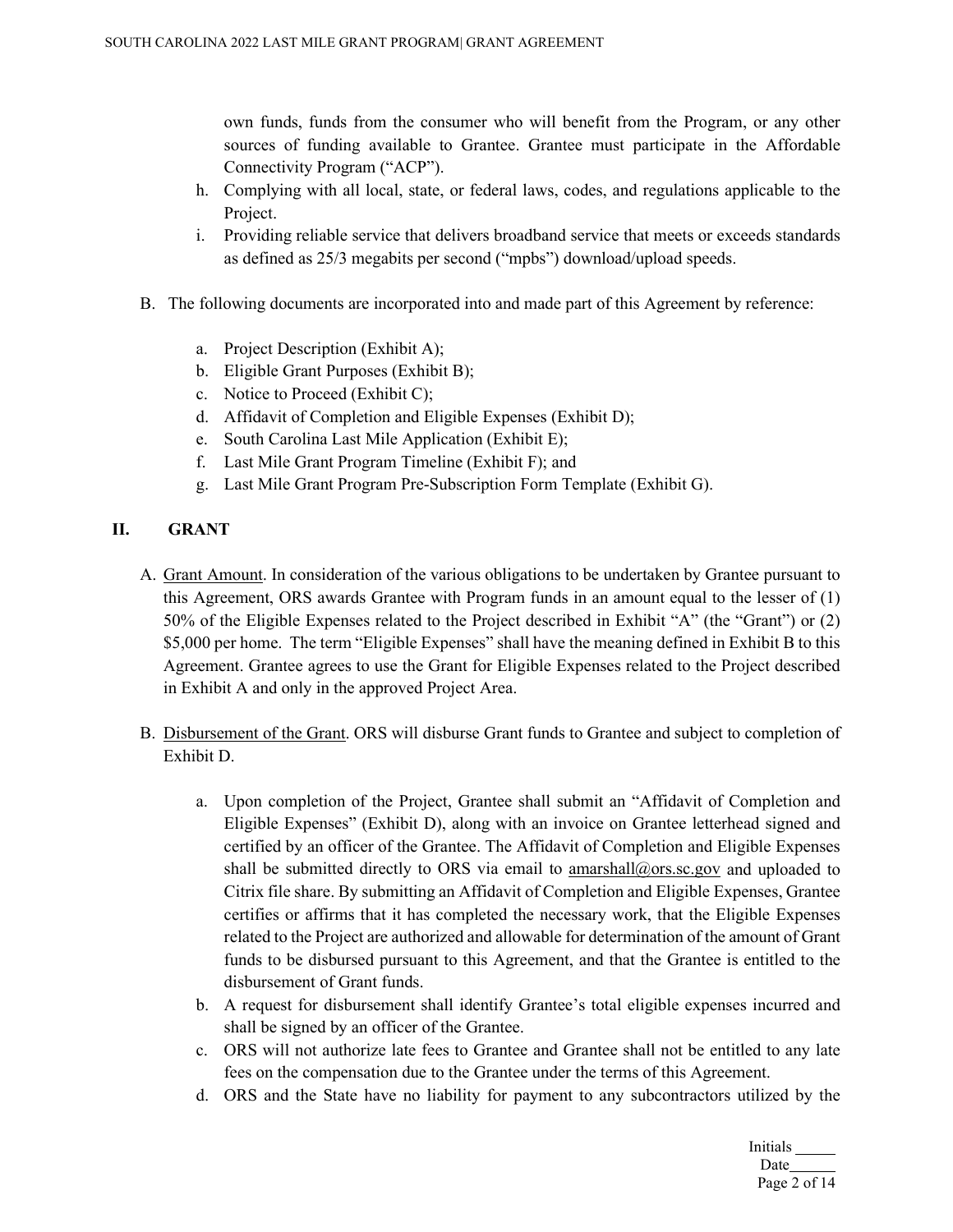Grantee.

- e. ORS will not authorize full payment of funds if Grantee withholds retainage from any subcontractors.
- f. In the event the Project is not completed by the Project Deadline, Grantee shall not be entitled to receive funds from the Program, shall withdraw any request for a disbursement of Grant funds pursuant to this Agreement, and agrees to waive any claim to a disbursement of funds from the Program.
- g. ORS has the right to withhold or deny the disbursement of Grant funds if ORS determines, in its sole discretion, that Grantee failed to perform or complete the Project.
- h. Disbursement of the Grant funds will be made by ORS by check or via an automatic clearing house (ACH), depending on the Grantee's vendor registration.

# **III. COMPLETION OF THE PROJECT; INSPECTION DURING CONSTRUCTION; CHANGES**

- A. Inspection. ORS and the State of South Carolina, their agents, and their employees shall be allowed to inspect the Project. Grantee shall provide geotagged photographs of speed test data and other information as specified by ORS to confirm the completion of the Project.
- B. Changes. ORS must approve in writing any proposed changes to the Project Description set forth in Exhibit A or any other term of this Agreement, including modifications to the scope of work of the Project or modifications to carry out Project activities in a geographic area other than the approved Project Service Area.
- C. Time is of the Essence. Time shall be of the essence as to all dates and times of performance contained in this Agreement. Grantee shall comply with all applicable deadlines set forth in the Last Mile Grant Program Timeline (Exhibit F).

# **IV. STATE REQUIREMENTS**

Grantee shall comply with and shall require any individual, organization, or other entity with whom it subcontracts, subgrants, or subleases for the purpose of providing any service, financial aid, equipment, property, or structure to comply with all applicable laws and regulations, whether or not cited or referenced in this Agreement.

A. Compliance by Grantee with Laws & Regulations. In connection with the use of this Grant, Grantee shall comply with all statutes, laws, regulations, and orders of federal, State, county, or municipal authorities that impose any obligations or duty upon the Grantee, including, but not limited to, all applicable labor laws, workers compensation requirements, and requirements to acquire any and all necessary permits. If it is later determined that Grantee did not comply with all statutes, laws, regulations, and orders of federal, State, county, or municipal authorities, ORS retains the right to pursue any legal remedy, including, but not limited to, the recoupment or clawback of the Grant, and, to the extent applicable, any costs and attorneys' fees expended or incurred by ORS in pursuing such legal remedies.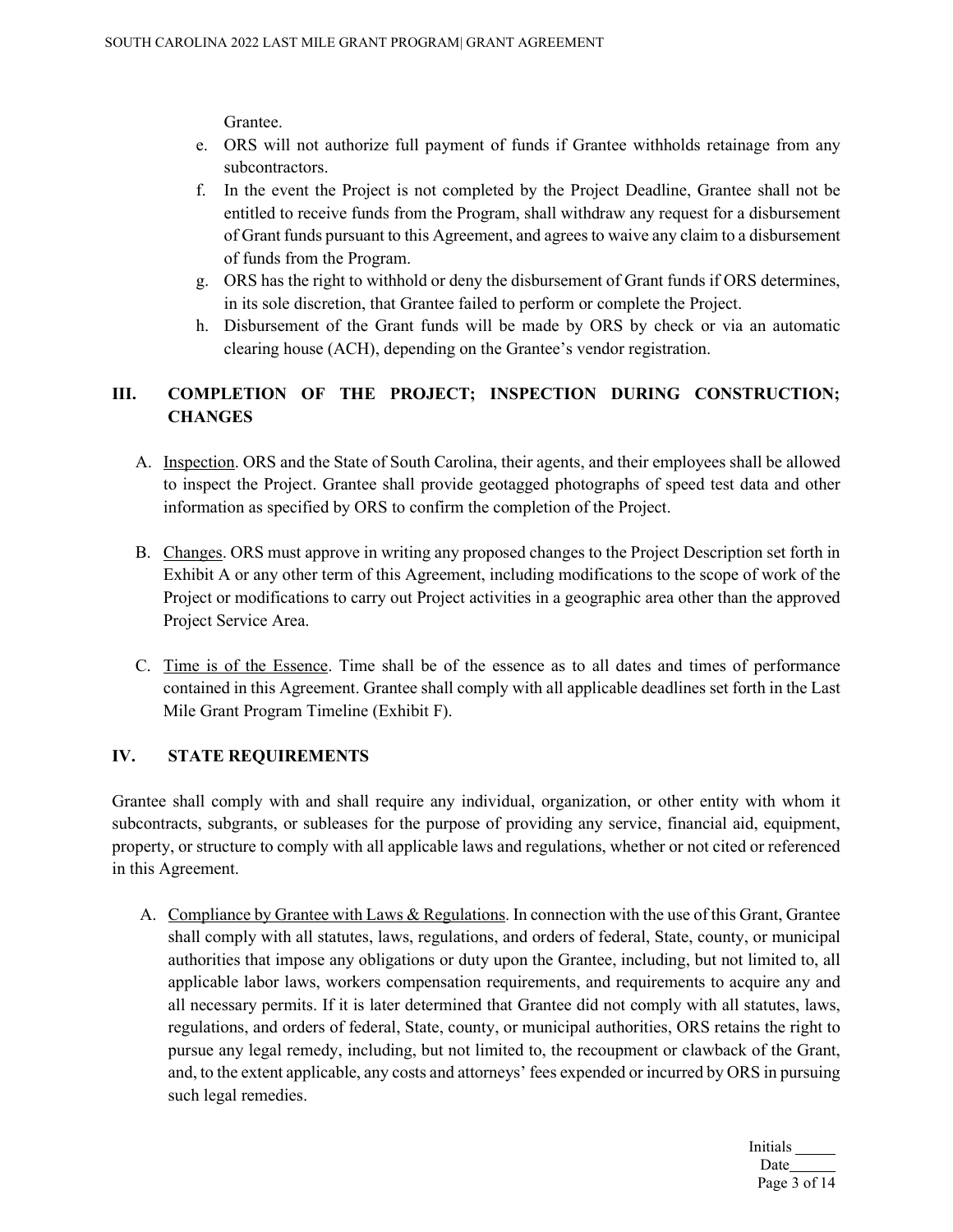B. South Carolina Underground Facility Damage Prevention Act. Grantee, its employees, contractors, and subcontractors shall comply with the applicable requirements in the South Carolina Underground Facility Damage Prevention Act ("Act") pursuant to Title 58, Chapter 36 of the South Carolina Code of Laws, as amended. Failure to comply with the Act can result in the Grantee's Project being defunded and a complaint being filed with the Attorney General, which may result in a fine pursuant to S.C. Code Ann. § 58-36-120 or other applicable law.

#### C. Restrictions on Use of Funding.

- a. It is understood and agreed by the Parties that the Grant funds disbursed pursuant to this Agreement may not be used for the purposes of or to reimburse expenses related to building out broadband facilities in new residential subdivisions where no housing or structure exists at the time this Agreement is executed.
- b. It is understood and agreed by the Parties that the Grant funds disbursed pursuant to this Agreement are not to be used to overbuild another existing broadband provider or to reimburse expenses related to overbuilding another existing broadband provider.

### **V. MISCELLANEOUS**

A. Notices. All notices permitted or required under this Agreement shall be given at the following address, or at such other address as the Parties may provide in writing for this purpose:

### **SOUTH CAROLINA OFFICE OF REGULATORY STAFF:**

1401 Main Street, Suite 825, Columbia, SC 29201 Contact for ORS/Grant Officer: Jim Stritzinger Email: broadband@ors.sc.gov ORS Telephone Numbers: (803) 737-8025 and (843) 290-4149

#### **GRANTEE**

| <b>NAME:</b>                |  |
|-----------------------------|--|
| Address:                    |  |
| <b>Contact for Grantee:</b> |  |
| Telephone Number:           |  |
|                             |  |

Any notice by one Party to the other Party shall be deemed to have been duly delivered or given at the time of mailing by certified mail, postage prepaid, by United States Mail, addressed to the parties at the addresses first above given, unless electronic delivery is specified.

B. Records & Accounts. Until five years after the Project Deadline, the Grantee shall keep detailed accounts and records of all expenses incurred in connection with the Agreement, including, but not limited to records supporting the provision of any services required under this Agreement or the Grant. Such accounts and records shall be supported by receipts, invoices, bills, and other similar documents and tax or accounting records.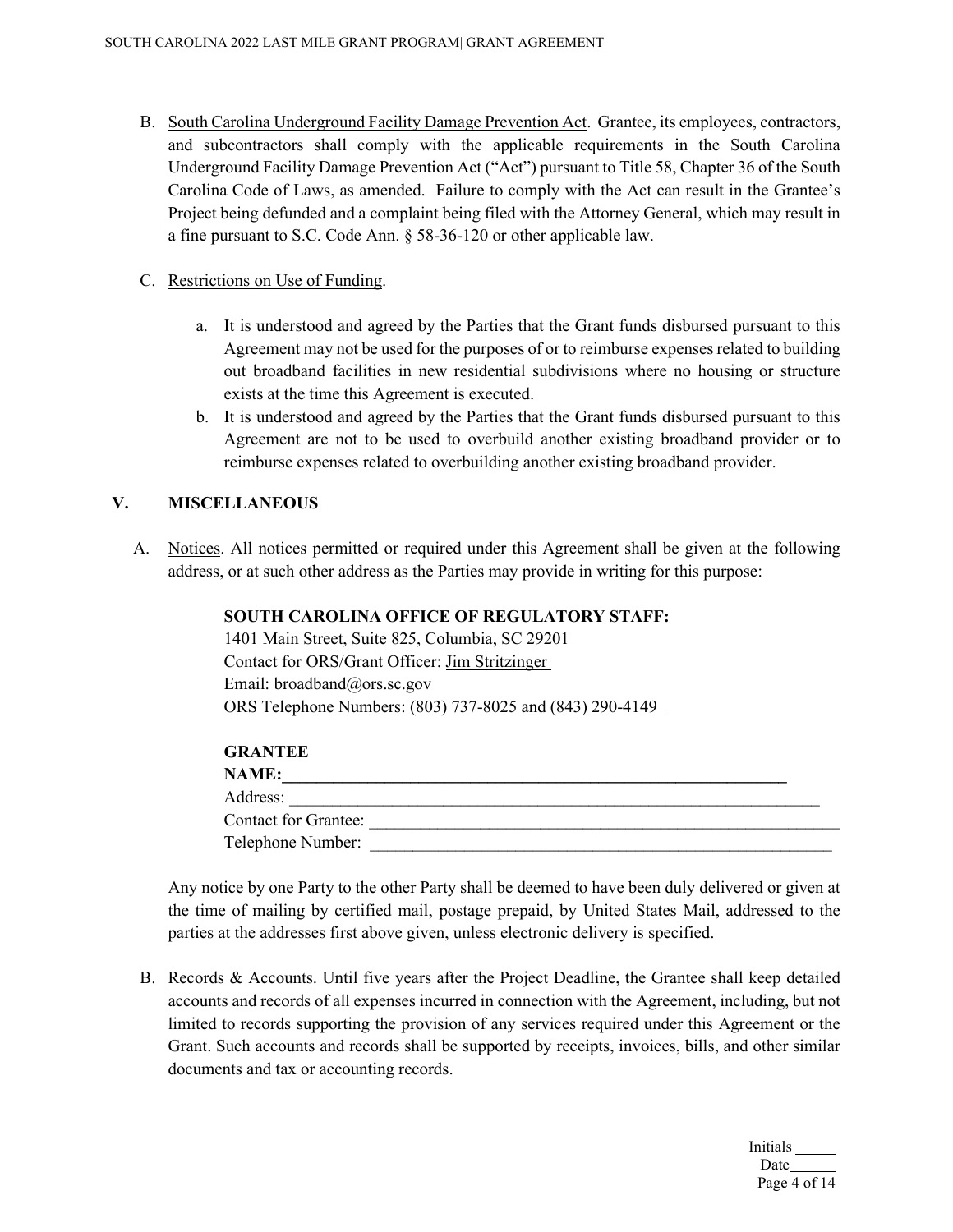Upon completion of construction, the Grantee agrees to provide the service locations or addresses capable of receiving internet service to ORS. Additionally, Grantee agrees to provide subscription data twice annually to the SC Broadband Office.

- C. Contingent Nature of Agreement. Notwithstanding anything in this Agreement to the contrary, all obligations of ORS hereunder, including, without limitation, the disbursement of Grant funds pursuant to this Agreement, are contingent upon the availability or continued appropriation of funds by the South Carolina General Assembly. In no event shall ORS be liable for any payments or disbursements hereunder in excess of such available or appropriated funds. In the event of a reduction or termination of those funds, ORS shall have the right to authorize the withholding of payment until such funds become available, if ever, and shall have the right to terminate this Agreement immediately upon giving the Grantee written notice of such termination.
- D. Assignment & Subcontracting. Grantee shall not assign this Agreement or any of the rights or obligations under this Agreement, without the express prior written consent of ORS, which consent may be withheld in ORS's sole and absolute discretion. Subcontracts entered into by Grantee, if any, shall contain a provision making them subject to all provisions stipulated in this Agreement. Grantee will be held responsible for the work of all persons engaged by Grantee on the Project, and all such work shall be subject to the provisions of the Agreement.
- E. Grantee's Relationship to ORS. In the performance of this Agreement, the Grantee, its employees, and any subcontractor of the Grantee shall act as independent contractors in the performance of the services provided for in this Agreement and shall be deemed to have furnished such services on behalf of the Grantee. In no respect shall Grantee be considered an agent or employee of the State or ORS, and Grantee shall maintain complete control over its officers, employees, agents, members, subcontractors, and operations. No provisions of this Agreement shall be intended to create a partnership or joint venture between or among Grantee, ORS, or the State and neither Party shall have the power to bind or obligate the other Party, except as expressly set forth in this Agreement. Neither the Grantee nor any of its officers, employees, agents, members, subcontractors shall have authority to bind either the State or ORS, nor shall the Grantee or any of its officers, employees, agents, members, or any of its subcontractors be entitled to any of the benefits, workers' compensation, or emoluments provided by the State to its employees.

# **VI. EVENT OF DEFAULT; REMEDIES**

ORS shall give Grantee written notice of an Event of Default, and Grantee shall have thirty (30) calendar days from the date of such notice to cure the default. Upon the occurrence of an Event of Default that continues beyond the cure period, ORS shall have the right to terminate this Agreement immediately by written notice to Grantee. Notwithstanding the above or anything in this Agreement to the contrary, upon the occurrence of an Event of Default under this Agreement involving Grantee's bankruptcy, insolvency, or the dissolution or liquidation of Grantee's business organization or assets, ORS shall be entitled and have the right to immediately terminate this Agreement, without a notice or a cure period.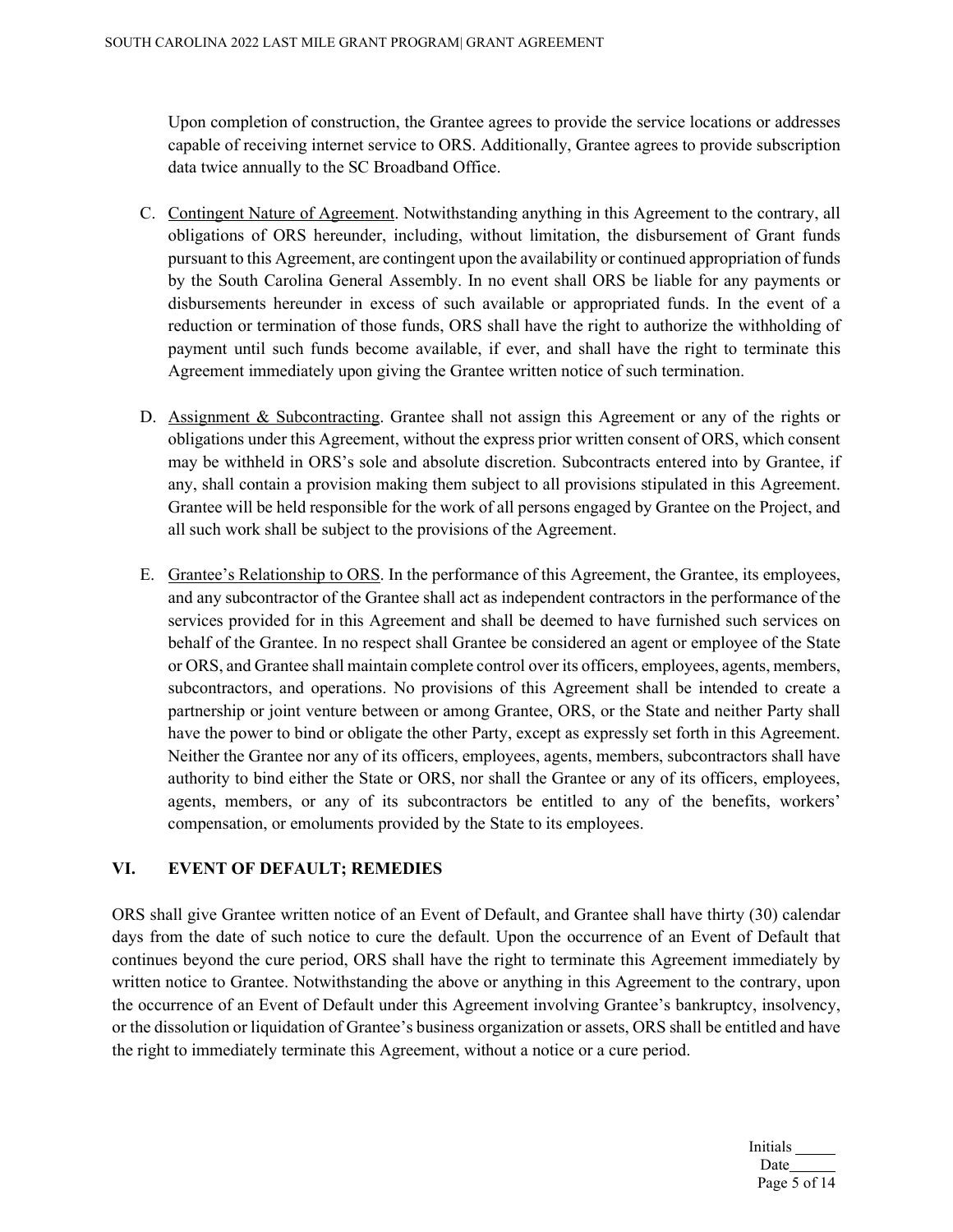#### **VII. INDEMNIFICATION**

Without limitation, and to the fullest extent permitted by law, the Grantee shall defend, indemnify and hold harmless ORS, the State of South Carolina, and their officers, agents, and employees (individually and collectively "Indemnitee"), from and against any and all losses suffered by Indemnitee and any and all claims, liabilities or penalties asserted against Indemnitee by or on behalf of any person or entity, on account of, based on, resulting from, arising out of (or which may be claimed to arise out of) the acts or omissions of the Grantee or subcontractor, other agent of the Grantee, their employees, workmen, servants, or anyone directly or indirectly employed by them or anyone for whose acts any of them may be liable regardless of whether or not caused in part by the Indemnitee, and whether or not such claims are made by a third party or an Indemnitee. Indemnitee shall notify Grantee in writing within a reasonable period of time after Indemnitee first receives written notice of any action. Indemnitee shall allow Grantee to defend such claim so long as the defense is diligently and capably prosecuted. Grantee may not, without Indemnitee's prior written consent, settle, compromise, or consent to the entry of any judgment in any such commenced or threatened action unless such settlement, compromise or consent (i) includes an unconditional release of Indemnitee from all liability related to such commenced or threatened action, (ii) is solely monetary in nature and does not include a statement as to, or an admission of fault, culpability or failure to act by or on behalf of, an Indemnitee or otherwise adversely affect an Indemnitee, and (iii) all settlement payments are made by Grantee. Indemnitee's consent is necessary for any settlement that requires Indemnitee to part with any right or make any payment or subjects Indemnitee to any injunction. Notwithstanding the foregoing, nothing herein contained shall be deemed to constitute a waiver of the sovereign immunity of ORS or the State of South Carolina, which immunity is hereby reserved to ORS and the State of South Carolina. This covenant shall survive the termination of this Agreement.

### **VIII. CONSTRUCTION OF AGREEMENT AND TERMS**

This Agreement shall be governed by, construed, and enforced in accordance with the law of the State of South Carolina and is binding upon and inures to the benefit of the parties and their respective successors and assignees. The captions are used only as a matter of convenience and are not to be considered a part of this Agreement or to be used in determining the intent of the parties hereto.

### **IX. PUBLIC DISCLOSURE NOTIFICATION**

The names and business addresses of Grantee and the names, business addresses and amount of any award actually made to Grantee will be public information, subject to disclosure and may be posted on the ORS website. Additionally, all records produced, created, maintained, etc. by ORS as a result of its relationship with Grantee may be subject to disclosure pursuant to the S.C Freedom of Information Act (S.C. Code Ann. §§ 30-4-10 *et seq*).

### **X. AUTHORIZATION**

Each Party warrants that it has the full power and authority to enter into and perform this Agreement, and the person signing this Agreement on behalf of each Party has been properly authorized and empowered to enter into this Agreement.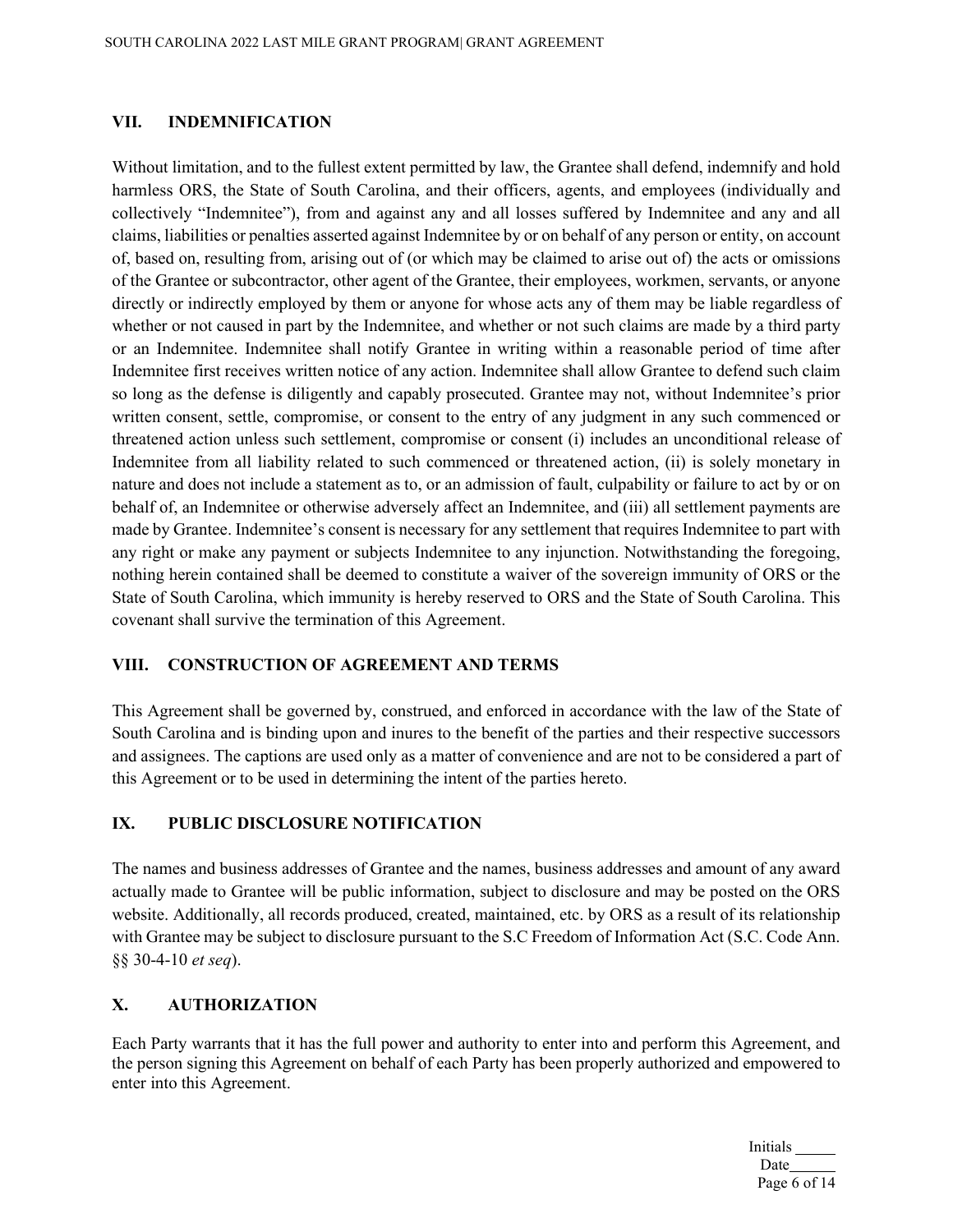#### **XI. THIRD-PARTY BENEFICIARIES**

This Agreement is for the sole benefit of the Parties and shall not inure to the benefit of any other person or entity, it being the intention of the Parties that no third person shall be deemed a third-party beneficiary of this Agreement.

#### **XII. AMENDMENT**

This Agreement may be amended, waived, or discharged only by an instrument in writing signed by the Parties hereto.

### **XIII. COOPERATION**

Grantee shall cooperate in the performance of work related to the Project with ORS, the State of South Carolina, and their officers, agents, and employees.

#### **XIV. ENTIRE AGREEMENT**

This Agreement constitutes the entire agreement and understanding between the parties and supersedes all prior agreements and understandings relating hereto.

# **XV. COUNTERPARTS AND ELECTRONIC SIGNATURES.**

Facsimile signatures and email signatures shall be as effective as original signatures to bind any party. This document may be signed in counterparts, with the various signature pages combined with the body of the document constituting an original and provable copy of this Agreement.

### **XVI. EXHIBITS**

The provisions in Exhibits A through G are incorporated herein as though set out in full.

#### **Grantee (Designated Signing Authority):**

|                                                                                                          |        | Date: $\frac{1}{\sqrt{1-\frac{1}{2}} \cdot \frac{1}{2}}$ |
|----------------------------------------------------------------------------------------------------------|--------|----------------------------------------------------------|
| Signature                                                                                                |        |                                                          |
| Print Name:<br><u> 1989 - Andrea Aonaichte ann an t-</u>                                                 |        |                                                          |
| State Vendor Number:                                                                                     |        |                                                          |
| <b>South Carolina Office of Regulatory Staff:</b>                                                        |        |                                                          |
|                                                                                                          |        | Date:                                                    |
| Signature                                                                                                |        |                                                          |
| Print Name:<br>the control of the control of the control of the control of the control of the control of | Title: |                                                          |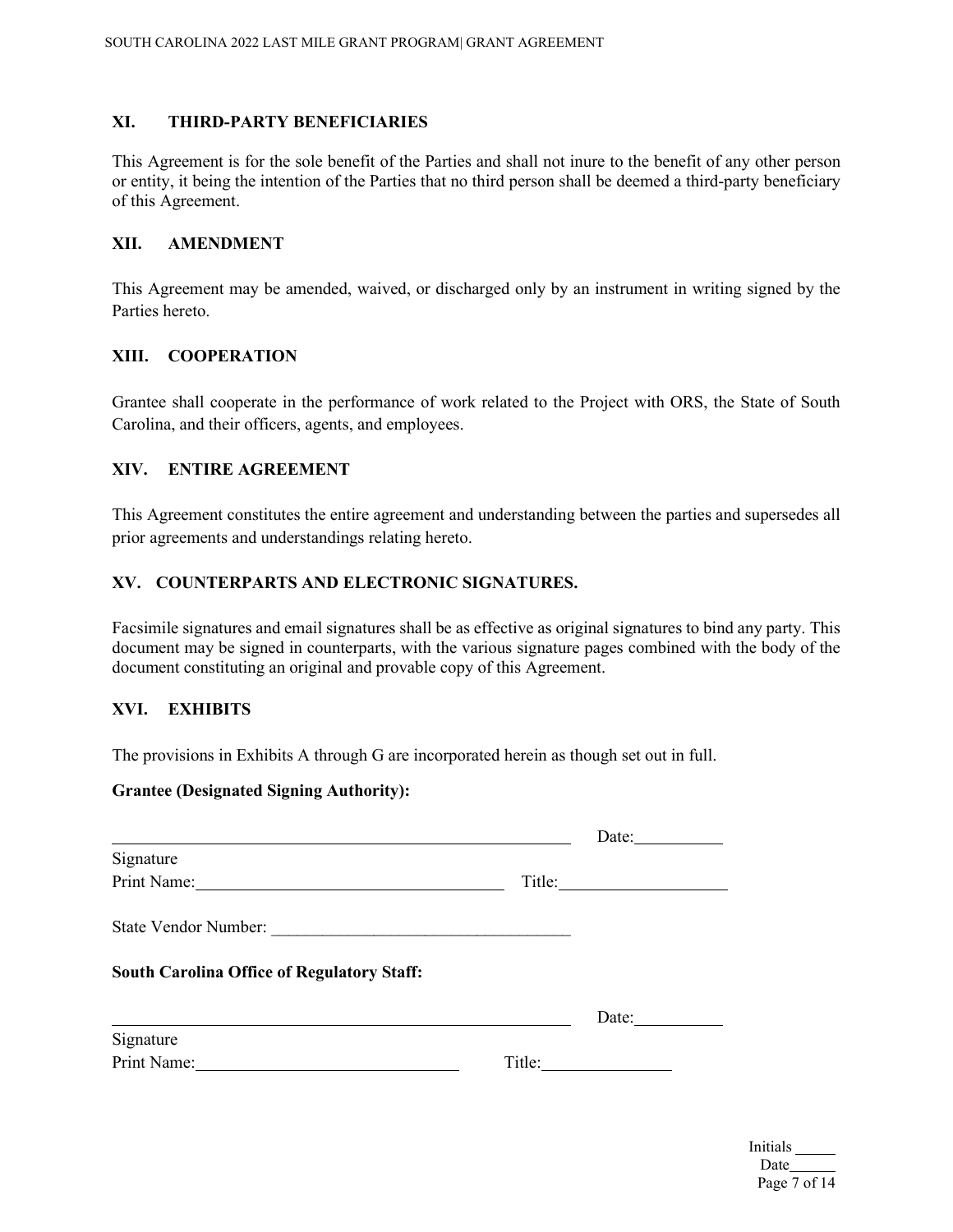### **EXHIBIT A**

# **PROJECT DESCRIPTION**

### **PROJECT DESCRIPTION:**

*(Grantee shall provide a brief description of the project including but not limited to any names of neighborhoods or towns in which the work is being performed.)*

### **PROJECT SERVICE AREA:**

*(ORS will add a list to this section reflecting the information of all housing unit addresses associated with the project as set forth in the grant application.)*

# **COMMITMENT TO PARTICIPATE IN ACP AND TO OFFER BROADBAND INTERNET SERVICE TO LOW TO MODERATE INCOME HOUSEHOLDS:**

*(Please enter a detailed description of Grantee's commitment to participate in ACP and to offer Broadband Internet Service to low to moderate income households as described in Grantee's application.)*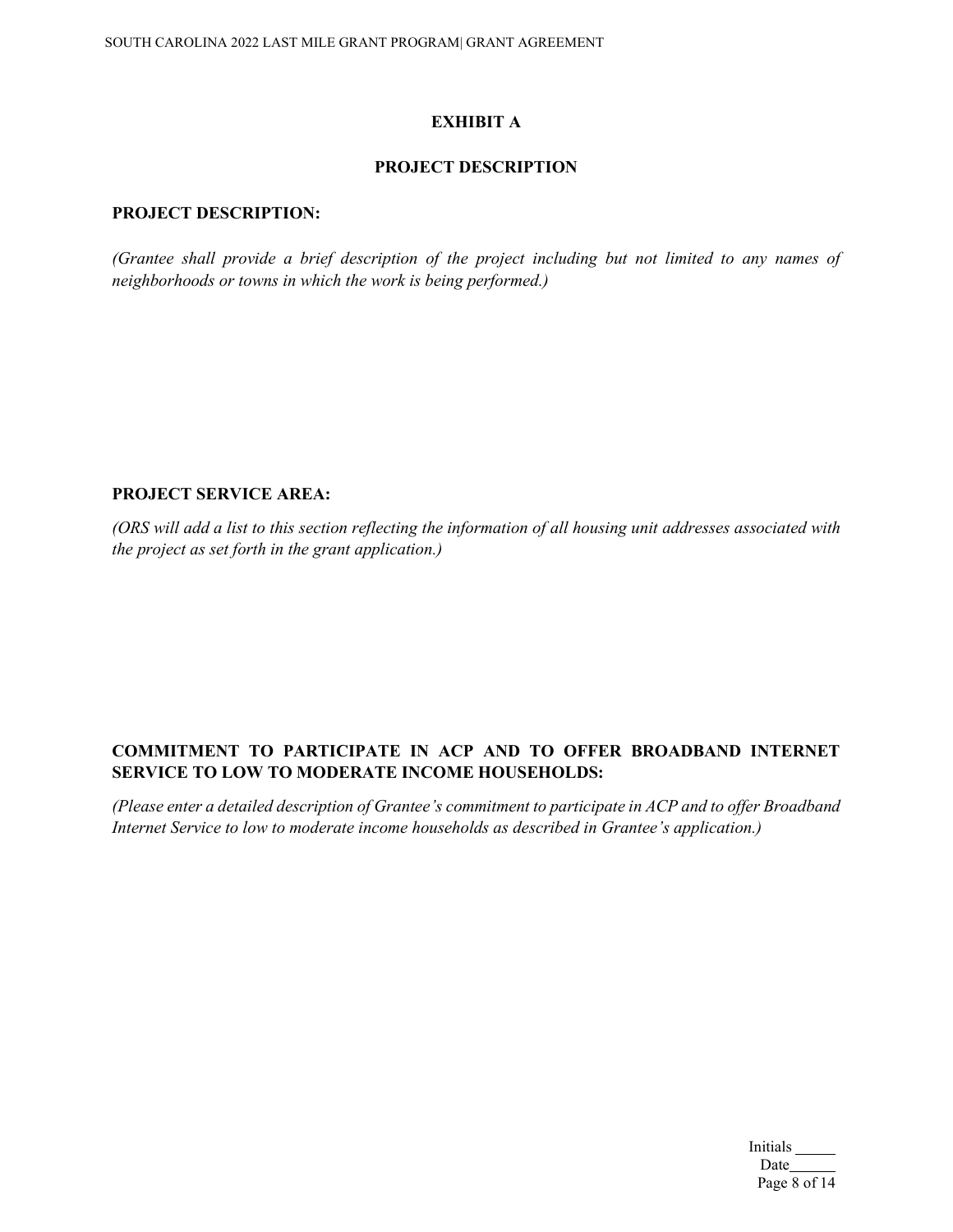#### **EXHIBIT B**

#### **ELIGIBLE GRANT PURPOSES**

Program funds shall be used to reimburse Grantee for authorized and allowable expenses related to the Project as contemplated by and in accordance with the Agreement. Grantee shall be responsible for using Grant funds to reimburse authorized and allowable expenses related to the Project and to enhancing broadband infrastructure and access to support economic development and enhance quality of life in eligible rural counties. In order to be authorized, allowable, and eligible for reimbursement, expenses related to the Project must be for new, non-depreciated items and may include the construction of outside-plant deployment necessary to deliver broadband service in the Project area (including last mile and middle mile infrastructure), electronic equipment necessary to deliver broadband service in the Project area (including equipment shelters, wireless radio, and antenna), and other capital costs that are directly necessary to provide broadband service to the end user in the Project area ("Eligible Expenses").

**ELIGIBLE EXPENSES**: Eligible Expenses may include, but are not limited to:

- Construction and Materials (e.g., fiber, conduit, photonics, electronics, etc.)
- New and rehabilitative construction contracts
- Engineering services
- Permitting fees
- Validation of Service expenses
- Equipment directly related to broadband infrastructure and necessary for the Project (however, such equipment shall not be utilized for other activities of the Grantee, except as may be approved by ORS)
- Equipment installation

**INELIGIBLE EXPENSES**: Expenses for the following are ineligible and Grant funds shall not be used to reimburse these expenses:

- General broadband planning not associated with the Project
- Expenses related to providing broadband services
- Ongoing overhead, operating costs, or staff costs
- Political activities or lobbying
- Expenses related to administering the Grant
- Supply and material markup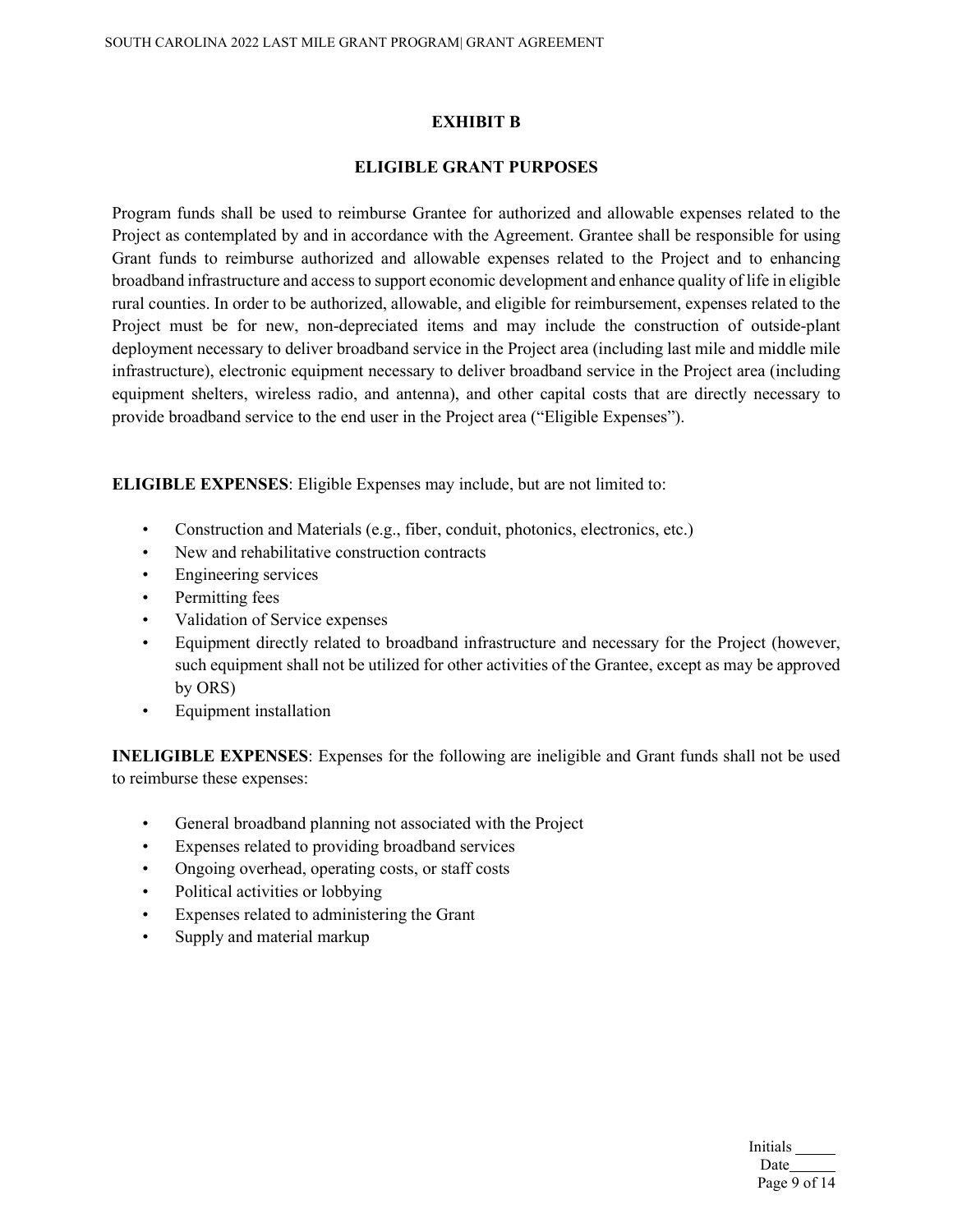# **EXHIBIT C**

# **NOTICE TO PROCEED**

[DATE]

# [GRANTEE NAME] [GRANTEE ADDRESS]

*Re: South Carolina Last Mile Grant Program Notice to Proceed*



This Notice to Proceed is to inform [GRANTEE NAME] of the South Carolina Office of Regulatory Staff's approval of your organization's South Carolina Last Mile Grant Program ("Last Mile") Funding Agreement executed on [DATE]. [GRANTEE NAME] is authorized to proceed with work on the project(s) outlined in Exhibit A of the Funding Agreement in accordance with all requirements of the Last Mile program. Please read the Notice to Proceed and the enclosed documents carefully.

All work associated with the project(s) must be complete no later than [DATE].

Please contact  $broadband@ors.sc.gov$  if you have any questions or concerns regarding the Notice to Proceed or the Last Mile Grant Program.

Sincerely,

*James Stritzinger Director SC Broadband Office*

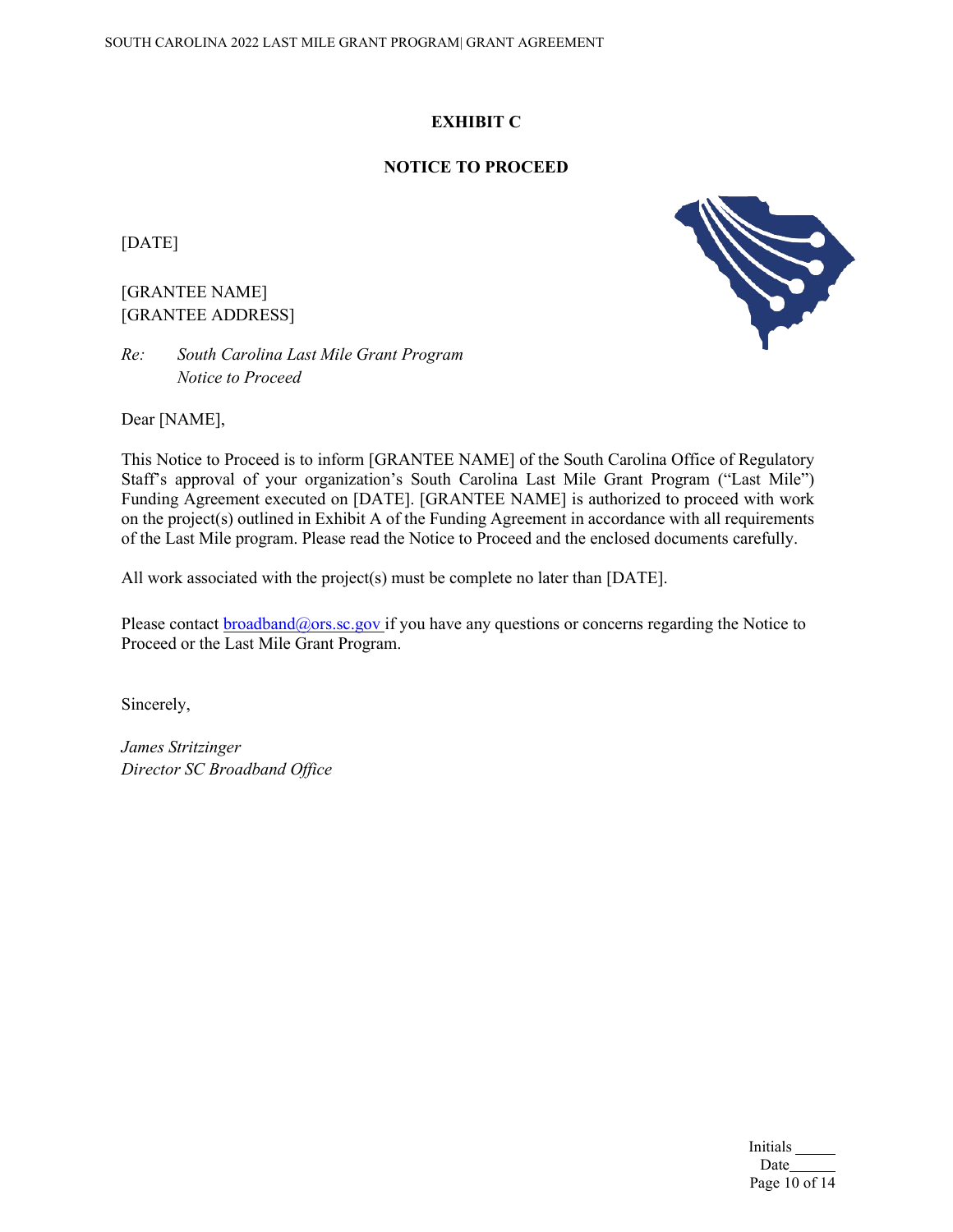### **EXHIBIT D**

# **AFFIDAVIT OF COMPLETION AND ELIGIBLE EXPENSES**

STATE OF COUNTY OF

Personally appeared before me the undersigned, the same control of the set of the set of the value of the value of the value of the value of the value of the value of the value of the value of the value of the value of the sworn, deposes and states as follows:

1. [GRANTEE NAME], a [INSERT ENTITY'S LEGAL TYPE (E.G. CORPORATION, LIMITED LIABILITY COMPANY, ETC.] organized under the laws of the state of , entered into a Grant Agreement ("Agreement") with the South Carolina Office of Regulatory Staff ("ORS") on [AGREEMENT DATE].

2. The Agreement was entered into pursuant to and in accordance with 2021 Act No. 94, Part I.B Proviso 73.6 (C), whereby the South Carolina General Assembly directed that funds appropriated to the Office of Broadband Coordinator for broadband infrastructure shall be used to continue to fund the Broadband Infrastructure Program.

3. The Agreement requires the Grantee to complete the Project as defined by and pursuant to the terms and conditions of the Agreement, including its exhibits and attachments.

4. The Agreement provides for a total grant to be used for the purposes of reimbursing a portion of the Eligible Expenses to the Grantee in an amount equal to the lesser of (1) 50% of the Eligible Expenses related to the Project as defined by the Agreement or (2) \$5,000 per home served or serviceable.

5. I hereby affirm that the total Eligible Expenses, as identified in Exhibit B, incurred for the project total \$\_\_\_\_\_\_\_\_\_\_\_\_\_\_.

6. I hereby affirm that the total number of homes serviceable as a result of the Project is  $\overline{\phantom{a}}$ 

7. I hereby affirm that the total number of homes connected as a result of the Project is  $\frac{1}{2}$ 

8. I hereby affirm that the Project is complete, broadband service to the Project area is available, all terms of the Grant Agreement have been satisfied, and Grantee therefore is entitled to the disbursement of Grant funds in the amount of \$ pursuant to the terms of the Agreement.

 $\overline{a}$ 

# [NAME] [TITLE - (CEO OR CFO TO SIGN)]

SWORN to before me, this day of 20

 $\overline{\phantom{a}}$  , and the set of the set of the set of the set of the set of the set of the set of the set of the set of the set of the set of the set of the set of the set of the set of the set of the set of the set of the s

| Notary Public of South Carolina |  |
|---------------------------------|--|
| My Commission expires:          |  |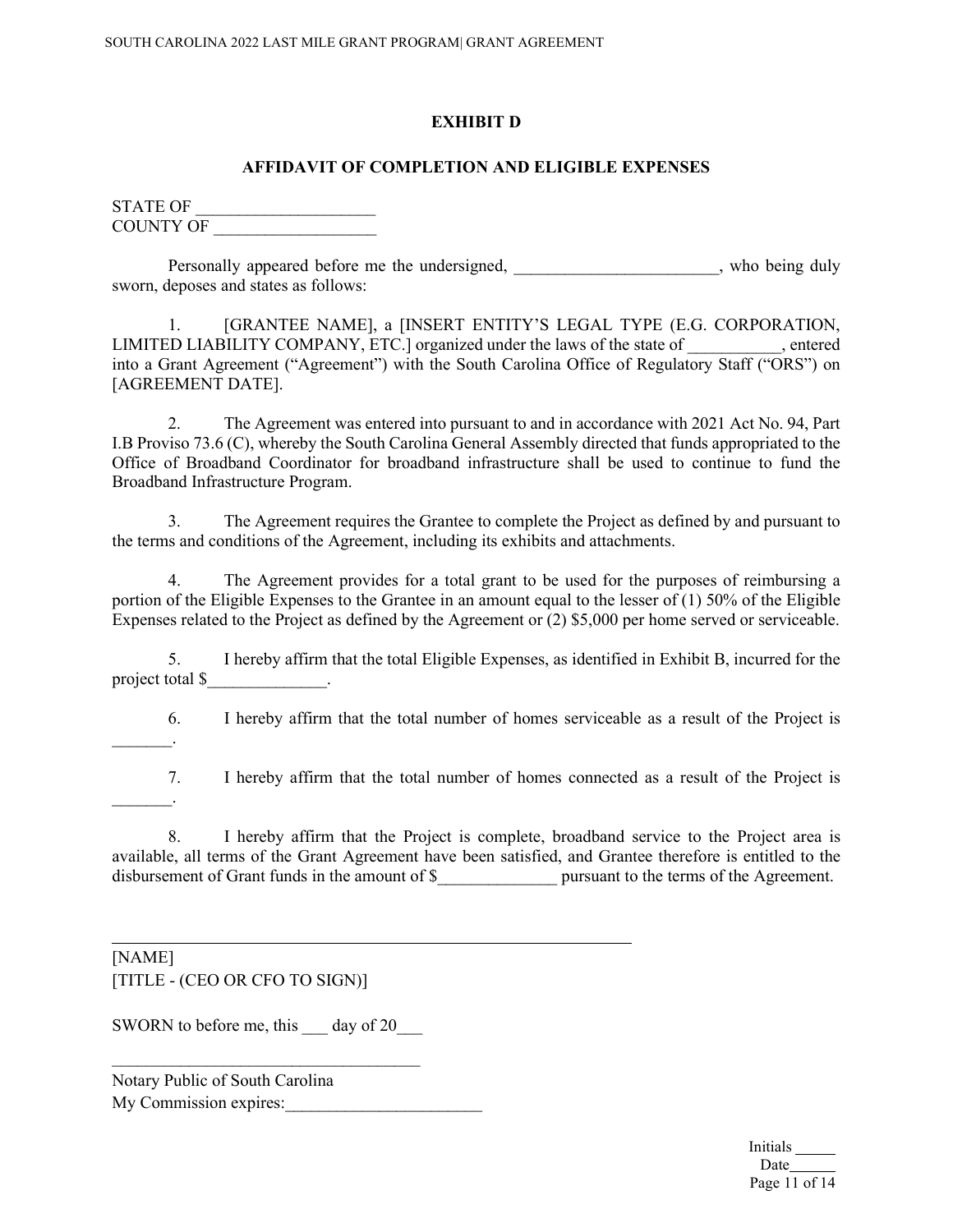# **EXHIBIT E SOUTH CAROLINA LAST MILE APPLICATION (INCLUDING ANY ATTACHMENTS OR AMENDMENTS)**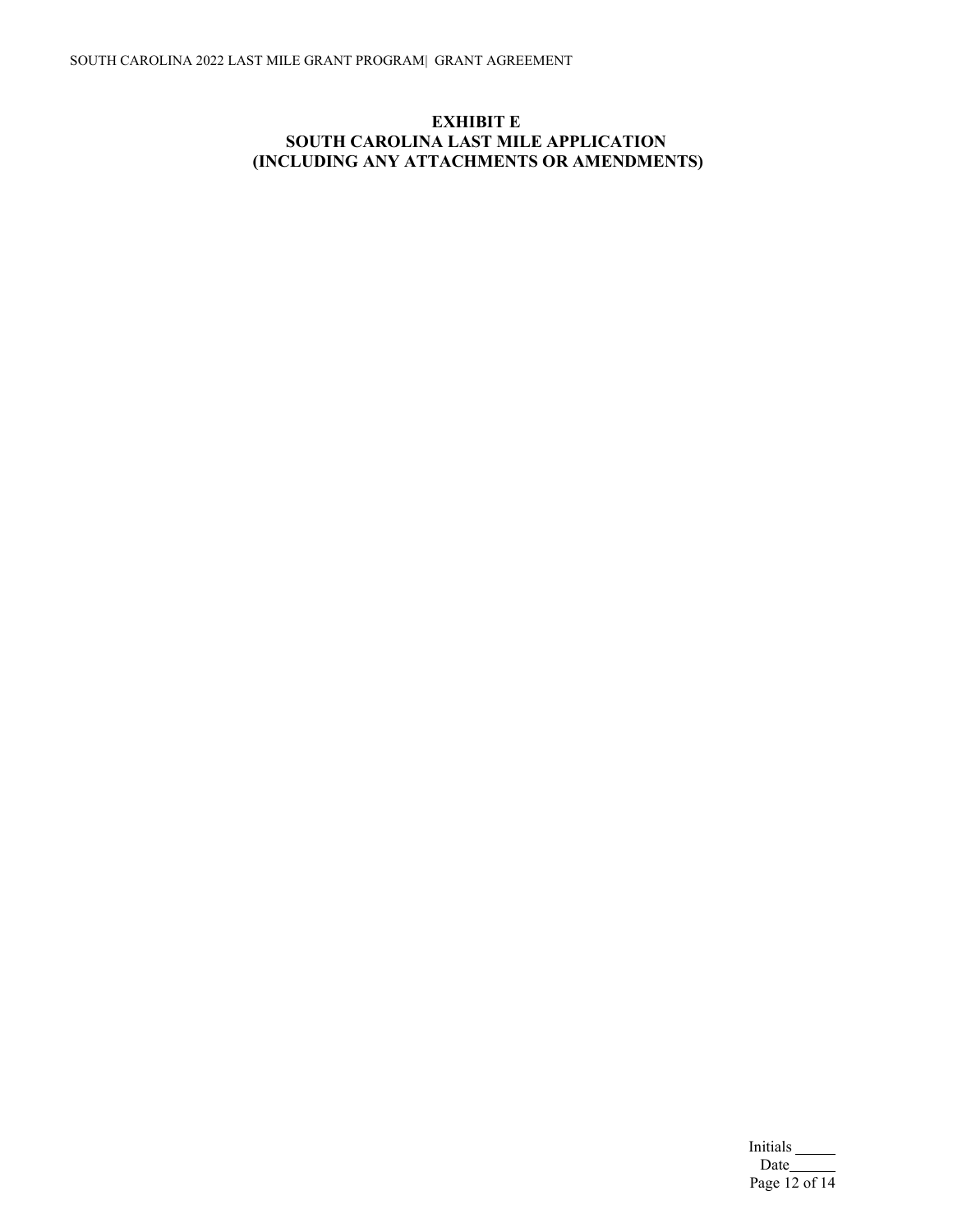# **EXHIBIT F**

# **LAST MILE GRANT PROGRAM TIMELINE**

| <b>Event</b>                                                                                         | Date/Deadline* |
|------------------------------------------------------------------------------------------------------|----------------|
| <b>List of Consumers Requesting Service Available and</b><br><b>Publication of Last Mile Program</b> | 4/15/2022      |
| <b>Application Period Opens</b>                                                                      | 4/20/2022      |
| <b>Application Period Closes</b>                                                                     | 5/6/2022       |
| <b>Submitted Applications Posted on the ORS Website</b>                                              | 5/11/2022      |
| <b>Project Comment/Review Period</b>                                                                 | 5/23/2022      |
| <b>Funding Agreements Sent to the Companies</b>                                                      | 6/1/2022       |
| <b>Funding Agreements Returned to the ORS</b>                                                        | 06/10/2022     |
| <b>Notices to Proceed Issued</b>                                                                     | 06/17/2022     |
| <b>Project Completion</b>                                                                            | 10/21/2022     |
| <b>Final Invoice and Affidavit Due</b>                                                               | 11/21/2022     |

\**All dates are no later than.* 

Initials Date Page 13 of 14